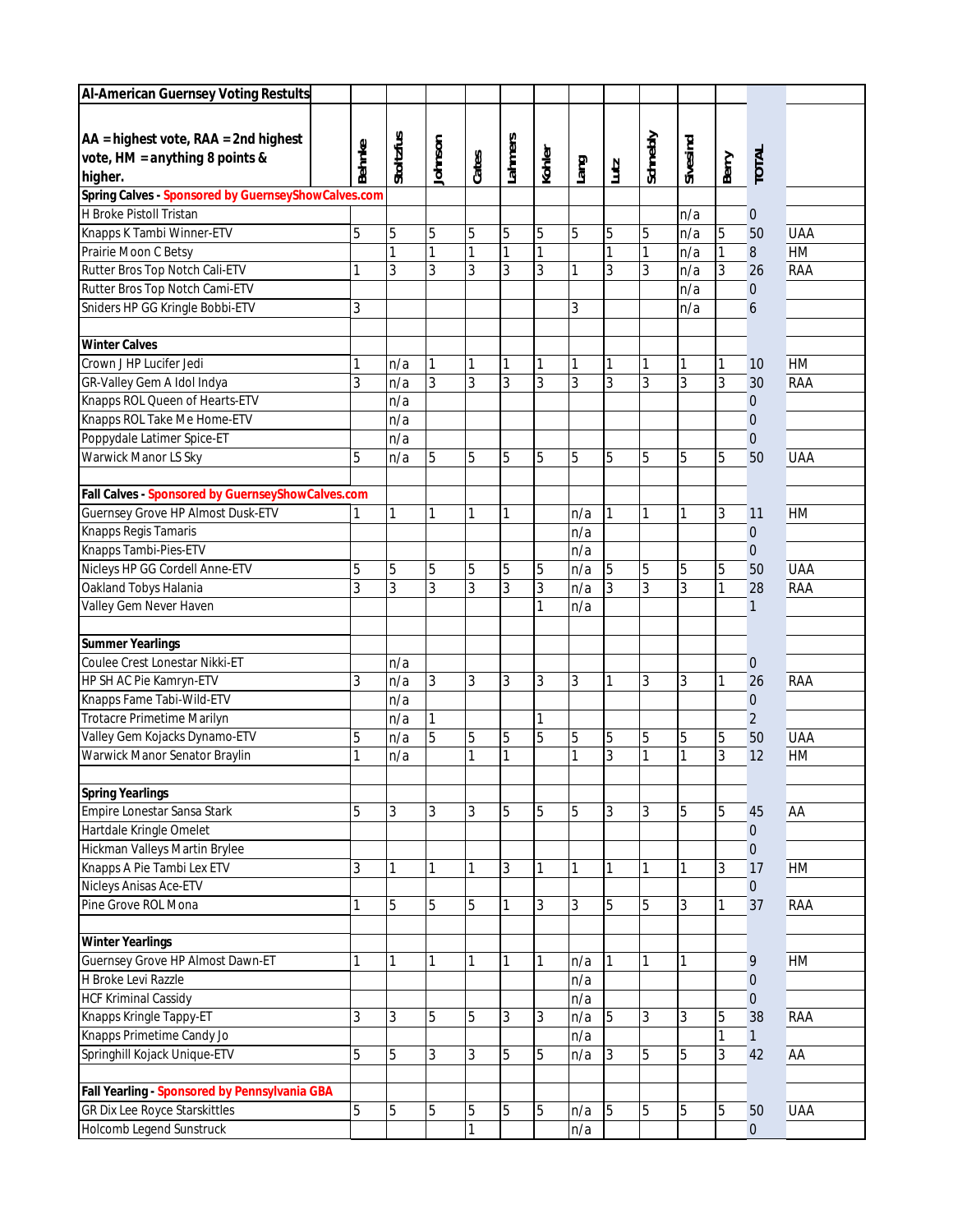| HP SH AC Reb Katlin-ETV                          |                |                |   |              |   |   | n/a |   |     |                |             | $\boldsymbol{0}$    |            |
|--------------------------------------------------|----------------|----------------|---|--------------|---|---|-----|---|-----|----------------|-------------|---------------------|------------|
| Knapps Kringle Tally-ET                          | 1              | 3              |   |              |   | 1 | n/a | 3 | 1   | 3              | 1           | 15                  | HM         |
| Rocky Hill Pies Sweetdream                       | 3              | 1              | 3 | 3            | 3 | 3 | n/a | 1 | 3   | 1              | 3           | 24                  | <b>RA</b>  |
| Sunnybend Sent Avaynn                            |                |                |   |              |   |   | n/a |   |     |                |             | $\overline{0}$      |            |
|                                                  |                |                |   |              |   |   |     |   |     |                |             |                     |            |
| Junior Best 3 Females                            |                |                |   |              |   |   |     |   |     |                |             |                     |            |
| Knapp Guernseys                                  | 5              | n/a            | 5 | 5            | 5 | 5 | 5   | 5 | 5   | 5              | 5           | 50                  | <b>UAA</b> |
| Valley Gem Farm                                  | 3              | n/a            | 3 | 3            | 1 | 3 | 3   | 1 | 1   | 1              | 1           | 20                  | RAA        |
| Warwick Manor -Kalia Stoltuzfus, Kevin and Dina  |                | n/a            |   |              |   |   |     |   |     |                |             | $\boldsymbol{0}$    |            |
| Warwick Manor - Kalia Stoltuzfus, Kevin and Dina | 1              | n/a            |   | 1            | 3 | 1 | 1   | 3 | 3   | 3              | 3           | 20                  | RAA        |
| Stoltzfus                                        |                |                |   |              |   |   |     |   |     |                |             |                     |            |
|                                                  |                |                |   |              |   |   |     |   |     |                |             |                     |            |
| Yearlings in Milk                                |                |                |   |              |   |   |     |   |     |                |             |                     |            |
| Dix Lee Hollow View Levi Lizzie                  |                | n/a            |   |              |   |   |     |   |     |                |             | $\theta$            |            |
| Dix Lee Royce Jay Jay                            |                | n/a            |   |              | 1 |   |     |   |     |                |             | $\mathbf{1}$        |            |
| Gurn-Z Meadow Tropic Moonrise                    |                | n/a            |   |              |   |   | 1   |   |     | 1              |             | $\overline{2}$      |            |
| Knapps A Pie Sassy-ETV                           | 1              | n/a            | 5 | 1            | 5 | 5 | 3   | 5 | 5   | 3              | 1           | 34                  | RAA        |
| Knapps A Pie Suzuki-ETV                          | 3              | n/a            | 1 | 3            |   | 1 |     | 1 | 1   |                | 3           | 13                  | HM         |
| Knapps Ace Tea Party-ETV                         | 5              | n/a            | 3 | 5            | 3 | 3 | 5   | 3 | 3   | 5              | 5           | 40                  | AA         |
|                                                  |                |                |   |              |   |   |     |   |     |                |             |                     |            |
| Jr. Two-Year-Old                                 |                |                |   |              |   |   |     |   |     |                |             |                     |            |
| Adams Creek AP Bianca-ETV                        | 5              | n/a            | 5 | 5            | 5 | 5 | 5   | 5 | 5   | 5              | 5           | 50                  | <b>UAA</b> |
| Hartdale Mentor Coconut                          |                | n/a            |   |              |   |   |     |   |     |                |             | $\mathbf 0$         |            |
| Knapps Kojack Tambret                            | 1              | n/a            |   |              | 1 |   |     | 1 |     |                | 1           | $\overline{4}$      |            |
| Knapps Regis Tamrick                             |                | n/a            |   | 1            |   |   |     |   |     |                |             | $\mathbf{1}$        |            |
| Knapps Spider Bank On Me-ETV                     | 3              | n/a            | 3 | 3            | 3 | 1 | 1   |   | 3   | 3              | 3           | 23                  | RAA        |
| Warwick Manor Sexy Sorority                      |                | n/a            |   |              |   | 3 | 3   | 3 | 1   | 1              |             | 12                  | HM         |
|                                                  |                |                |   |              |   |   |     |   |     |                |             |                     |            |
| Sr. Two-Year-Old - Sponsored by TrotAcre Farm    |                |                |   |              |   |   |     |   |     |                |             |                     |            |
| Anovadales Silver Envy                           |                |                | 3 |              |   |   |     | 3 | n/a | n/a            |             | 6                   |            |
| Knapps Apie Today                                | 1              | 1              |   | $\mathbf{1}$ | 1 |   | 1   |   | n/a | n/a            | 1           | $\ddot{\mathbf{6}}$ |            |
| Lavon Farms Novak Rattle                         |                |                |   |              |   |   |     |   | n/a | n/a            |             | $\mathbf{1}$        |            |
| Millborne HP Kringle Tara                        | 5              | 5              | 5 | 5            | 5 | 5 | 5   | 5 | n/a | n/a            | $\mathbf 5$ | 45                  | <b>UAA</b> |
| Prairie Moon L Abriella-ET                       | 3              | 3              | 1 | 3            | 3 | 3 | 3   | 1 | n/a | n/a            | 3           | 23                  | RAA        |
| Trotacre Alstar Hurley                           |                |                |   |              |   |   |     |   |     |                |             |                     |            |
|                                                  |                |                |   |              |   |   |     |   |     |                |             |                     |            |
| Jr. Three-Year-Old                               |                |                |   |              |   |   |     |   |     |                |             |                     |            |
| Ealy Highland Legend Tapioca                     |                |                |   |              |   |   |     |   |     |                |             | $\theta$            |            |
| Hartdale Top Notch Coco                          |                |                |   |              |   |   |     |   |     |                |             | $\overline{0}$      |            |
| Maplehurst Gary Rosetta                          | 1              |                |   | 3            | 3 |   | 3   |   |     |                | 3           | 18                  | HM         |
| Misty Meadows Rebel Suite                        | 3              | 3              | 3 |              |   | 3 |     | 5 | 5   | 3              |             | 26                  | RAA        |
| South Lane Prada Legacy                          | $\overline{5}$ | $\overline{5}$ | 5 | 5            | 5 | 5 | 5   | 3 | 3   | $\overline{5}$ | 5           | 51                  | AA         |
| Valley Gem A Pie Marquette-ET                    |                |                |   |              | 1 |   |     | 1 |     |                | 1           | $\overline{4}$      |            |
|                                                  |                |                |   |              |   |   |     |   |     |                |             |                     |            |
| Sr. Three-Year-Old                               |                |                |   |              |   |   |     |   |     |                |             |                     |            |
| Knapps Fayette Tambaya                           |                | n/a            |   |              |   |   |     |   |     |                |             | $\overline{0}$      |            |
| Knapps HP MB Prada Tammy-ET                      | 1              | n/a            | 3 | 3            |   |   | 1   |   | 3   |                | 3           | 15                  | HM         |
| Knapps Top Notch Harlow                          | 5              | n/a            | 1 | 5            | 5 | 3 | 3   |   |     | 5              | 5           | 32                  | AA         |
| Sniders Gary Anjolee                             | 3              | n/a            |   |              | 3 |   |     |   |     |                |             | 8                   | HM         |
| Sniders Rebel Jayso                              |                | n/a            | 5 |              | 1 | 5 | 5   | 5 | 5   | 3              |             | 29                  | RAA        |
| Walnut Corner Spruce Krisann                     |                | n/a            |   |              |   |   |     | 3 | 1   | 1              | 1           | 6                   |            |
|                                                  |                |                |   |              |   |   |     |   |     |                |             |                     |            |
| Four-Year-Old                                    |                |                |   |              |   |   |     |   |     |                |             |                     |            |
| CLEH Tin Farm B Henrietta                        |                | n/a            |   |              |   |   | n/a | 3 |     |                |             | 3                   |            |
| Coulee Crest Farm Leelah                         |                | n/a            |   |              |   |   | n/a |   |     |                |             | $\overline{0}$      |            |
| Flambeau Manor Sheba-ET                          | 3              | n/a            | 3 | 3            | 3 | 3 | n/a | 1 | 3   | 3              | 3           | 25                  | RAA        |